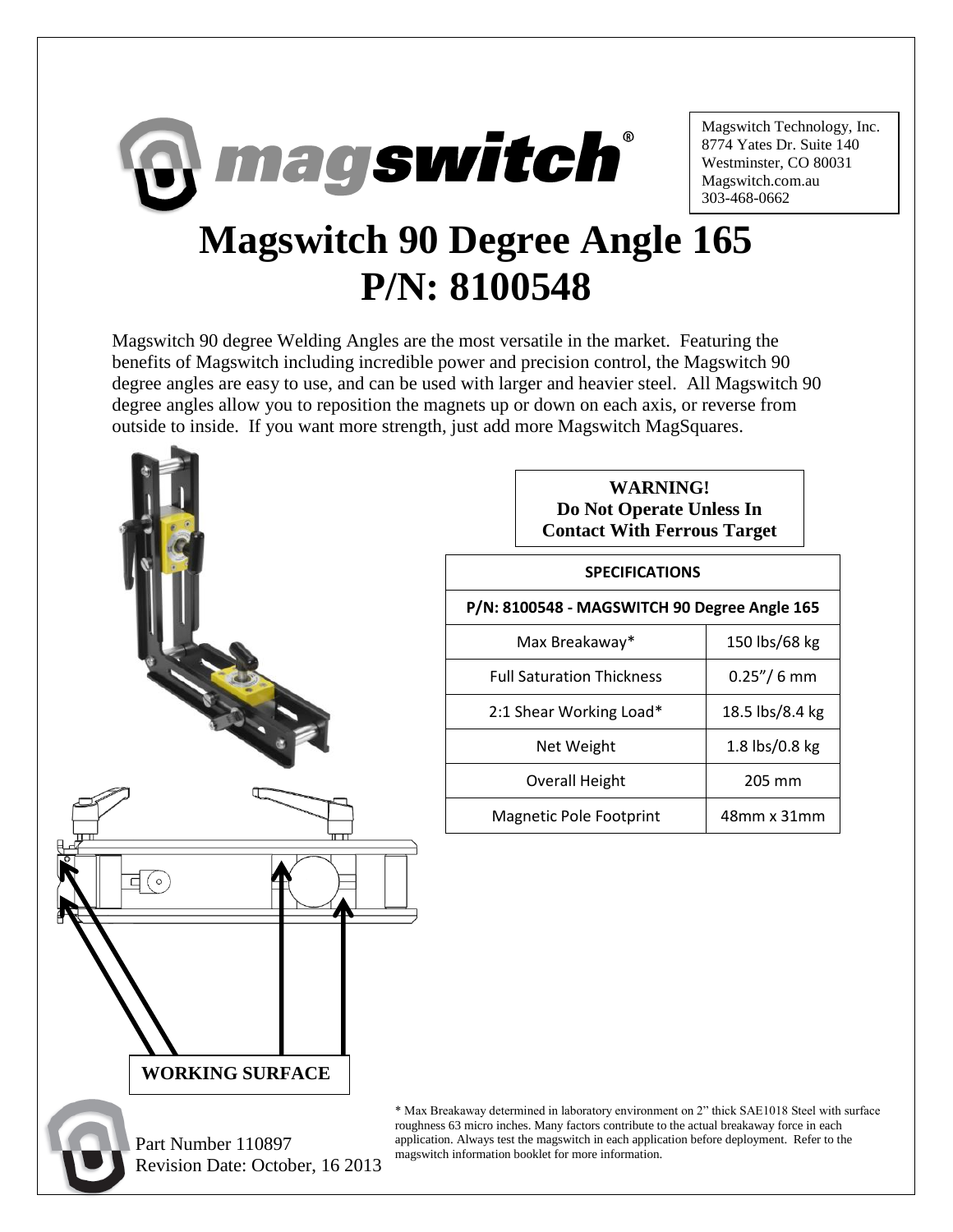



 Part Number 110897 Revision Date: October, 16 2013